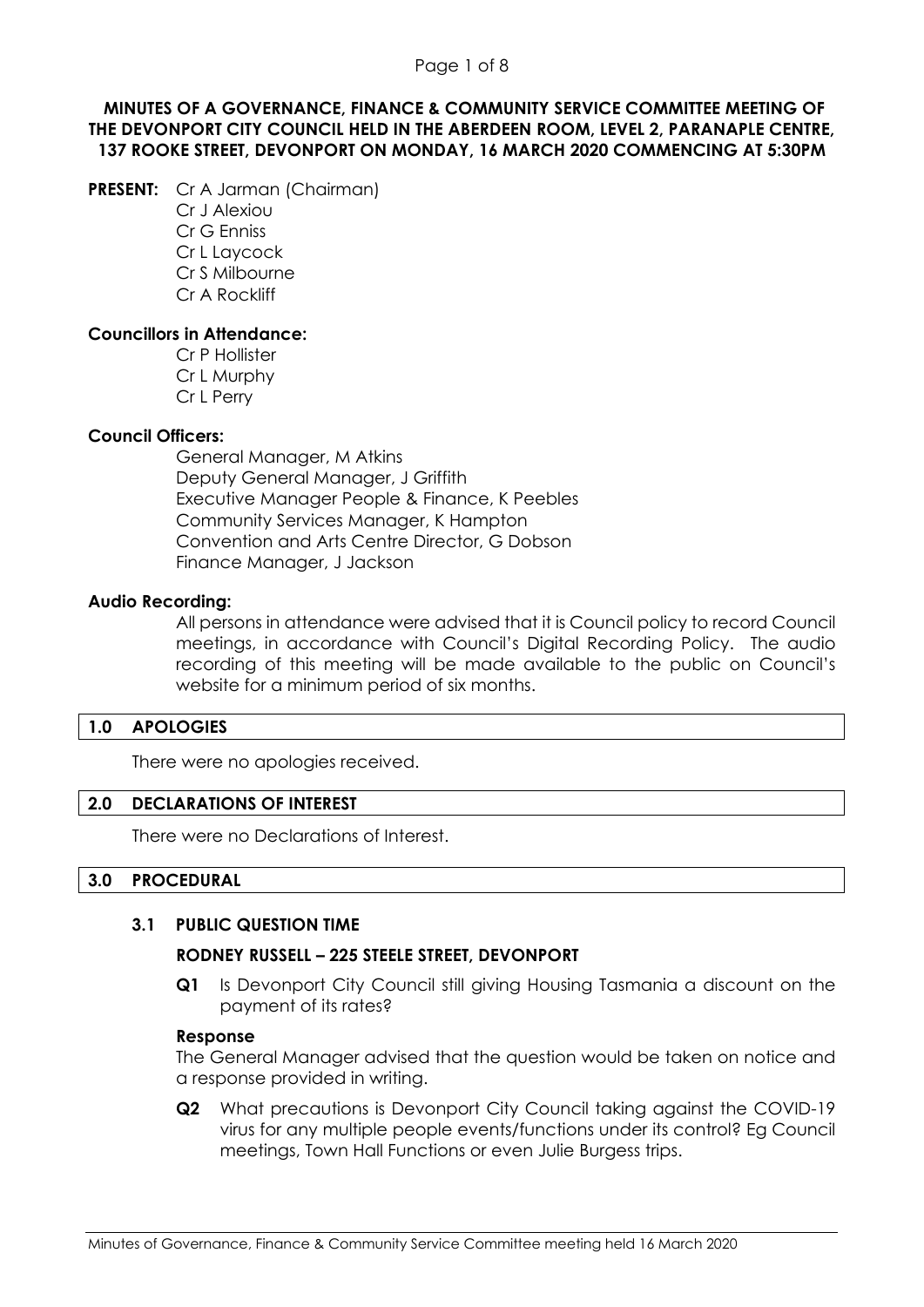### **Response**

The Chairperson advised that we have certainly got measures underway.

The General Manager said certainly it was a moving situation and we have got a team working through the impacts on the organisation. We are taking advice from the Director of Public Health and the Department of Health and being guided by them in regards to restrictions and measures that we should put in place.

### **CHRISTOPHER MILLS – 52 CAROLINE STREET, EAST DEVONPORT**

The Australian (Government) Building Codes Board "Handbook of Landslide Hazards" defines a Geotechnical Practitioner as:

*"A professional Geotechnical engineer, or engineering geologist with chartered status in a recognized national professional institution and relevant training, experience and core competencies in landslide risk assessment and management."* 

This then is the definition of a Geotechnical Engineer.

**Q1** How many appropriately qualified and experienced Geotechnical Engineers does this Council have on the staff that are professionally capable to conduct a landslide risk assessment?

### **Response**

The General Manager advised that Council doesn't have any qualified Geotechnical Engineers on staff.

### **Christopher Mills**

With respect, are you sure about that?

### **General Manager**

Yes, through the Chair, any geotechnical assessments we get done, we outsource, we don't have anyone with those qualifications. Certainly we have Engineers on staff, but we don't have an Engineer with specific geotechnical qualifications.

**Q2** Can Mr Atkins confirm that he is a Designated Public Officer according to the Integrity Commission Act (Tasmania) 2009 Section 6(1)(b).

### **Response**

The General Manager advised that a response will be provided in writing.

### **RODNEY RUSSELL – 225 STEELE STREET, DEVONPORT**

**Q3** Queen Mary Rest Park. There is a vehicle parked on the property and beside it is a 200 litre drum, which appears to be overflowing a black oil which has run right down to the park boundary, but appears not to have run onto the park as yet. Would you care to keep a watch on it?

### **Response**

The Chairperson advised that we certainly will.

# **3.2 QUESTIONS FROM COUNCILLORS**

Nil

### **3.3 NOTICES OF MOTION**

Nil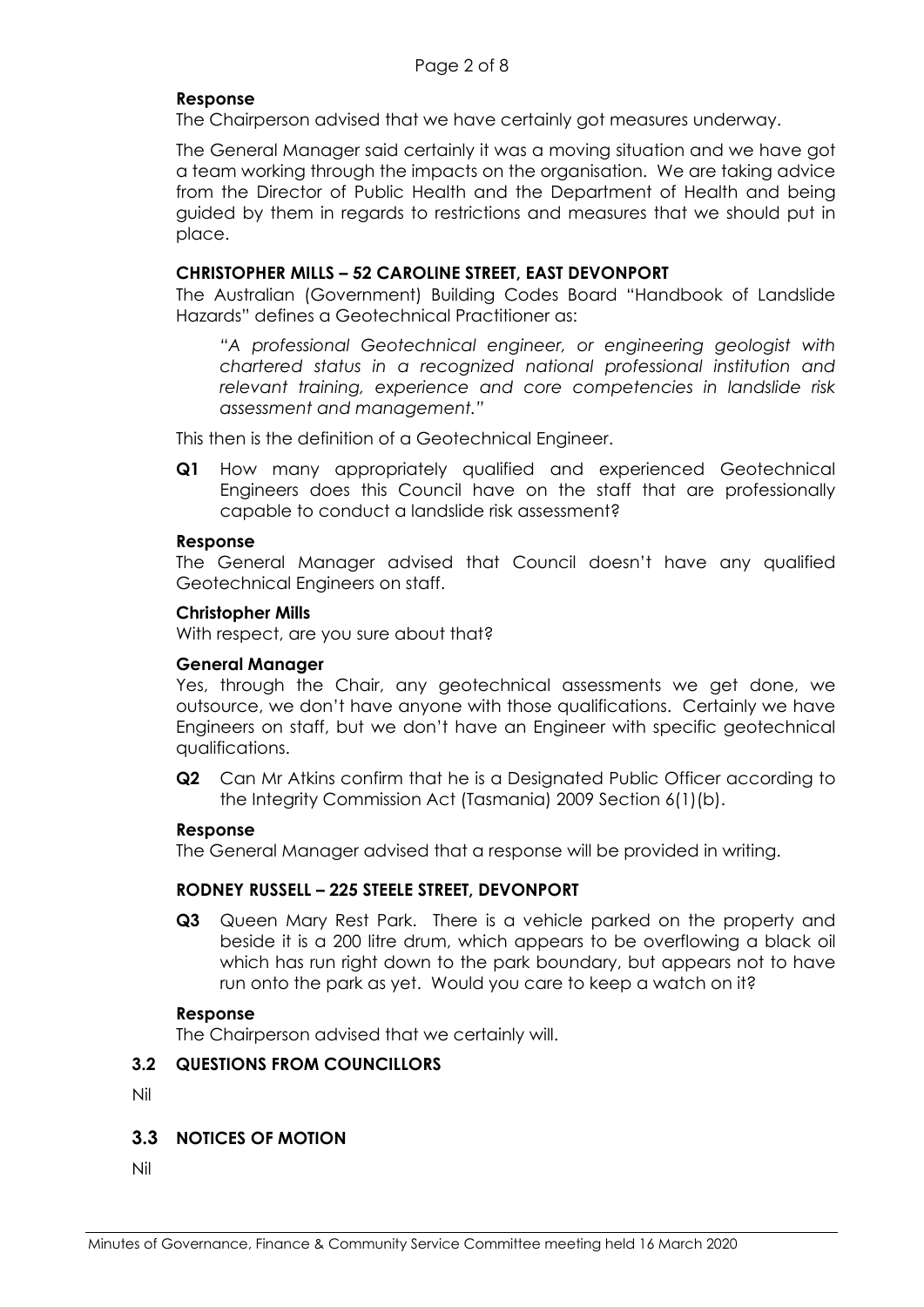### **4.0 GOVERNANCE REPORTS**

## **4.1 BUDGET CONSULTATION 2020/21**

## **GFC 10/20 RESOLUTION**

MOVED: Cr Milbourne SECONDED: Cr Enniss

That it be recommended to Council, that it receive and note the Budget Consultation 2020/21 report and refer submissions to its budget considerations.

|            | For | Against |              | For | Against |
|------------|-----|---------|--------------|-----|---------|
| Cr Jarman  |     |         | Cr Laycock   |     |         |
| Cr Alexiou |     |         | Cr Milbourne |     |         |
| Cr Enniss  |     |         | Cr Rockliff  |     |         |

CARRIED UNANIMOUSLY

### **4.2 ANNUAL PLAN PROGRESS REPORT TO 29 FEBRUARY 2020**

# **GFC 11/20 RESOLUTION**

MOVED: Cr Laycock SECONDED: Cr Milbourne

That it be recommended to Council that the 2019/20 Annual Plan Progress Report for the period ended 29 February 2020 be received and noted.

|            | For | Against |              | For | <b>Against</b> |
|------------|-----|---------|--------------|-----|----------------|
| Cr Jarman  |     |         | Cr Laycock   |     |                |
| Cr Alexiou |     |         | Cr Milbourne |     |                |
| Cr Enniss  |     |         | Cr Rockliff  |     |                |

CARRIED UNANIMOUSLY

# **4.3 ELECTED MEMBERS EXPENDITURE REPORT JANUARY AND FEBRUARY 2020 GFC 12/20 RESOLUTION**

MOVED: Cr Alexiou SECONDED: Cr Laycock

That it be recommended to Council that the bi-monthly report advising of Councillor allowances and expenses be received and noted.

|            | For | <b>Against</b> |              | For | <b>Against</b> |
|------------|-----|----------------|--------------|-----|----------------|
| Cr Jarman  |     |                | Cr Laycock   |     |                |
| Cr Alexiou |     |                | Cr Milbourne |     |                |
| Cr Enniss  |     |                | Cr Rockliff  |     |                |

CARRIED UNANIMOUSLY

### **5.0 FINANCE REPORTS**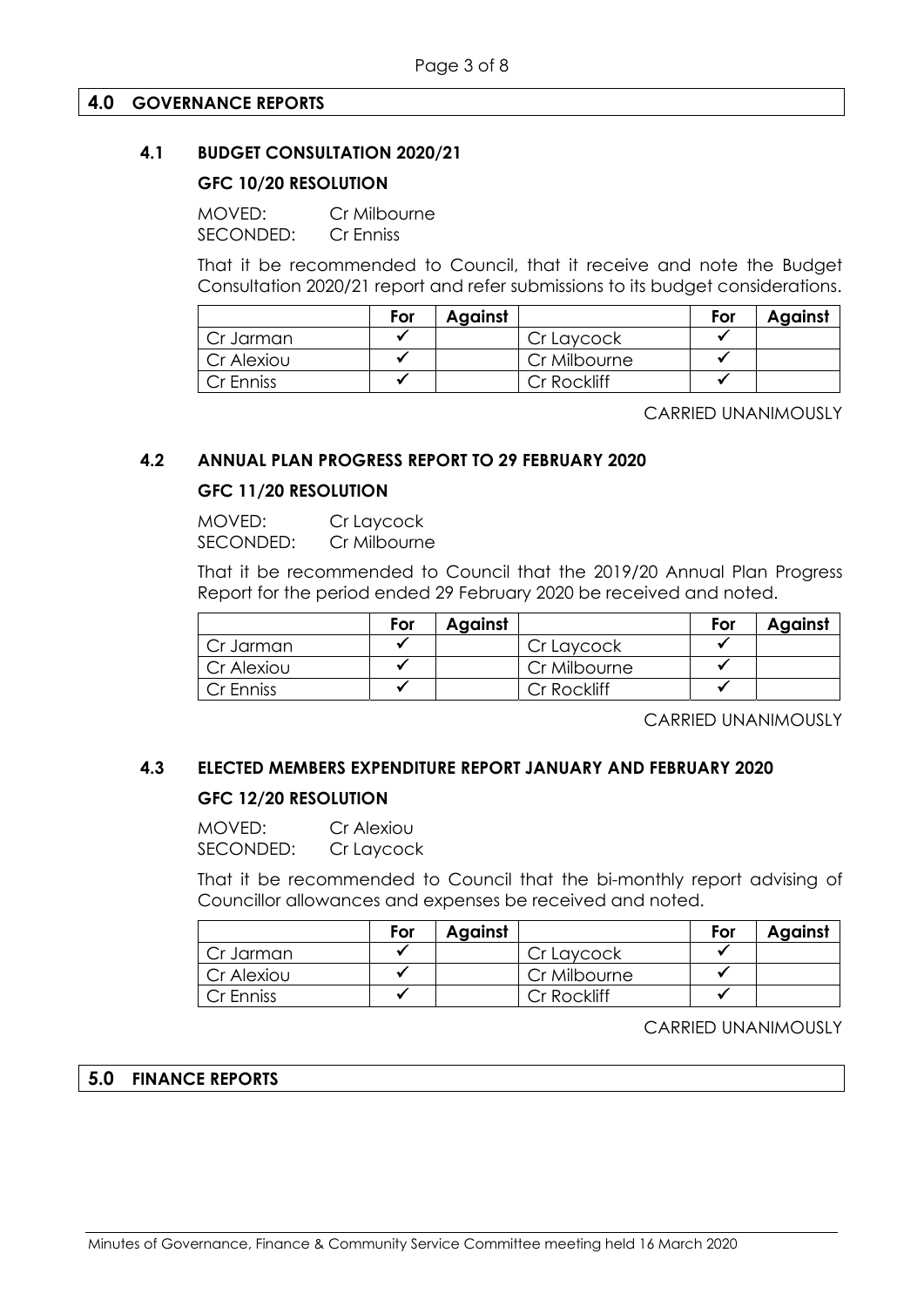# **5.1 FINANCE REPORT TO 29 FEBRUARY 2020**

## **GFC 13/20 RESOLUTION**

| MOVFD:    | Cr Rockliff |
|-----------|-------------|
| SECONDED: | Cr Enniss   |

That it be recommended to Council that the Finance Report as at 29 February 2020 be received and noted.

|            | For | Against |              | For | <b>Against</b> |
|------------|-----|---------|--------------|-----|----------------|
| Cr Jarman  |     |         | Cr Laycock   |     |                |
| Cr Alexiou |     |         | Cr Milbourne |     |                |
| Cr Enniss  |     |         | Cr Rockliff  |     |                |

CARRIED UNANIMOUSLY

# **5.2 ADJUSTMENT TO CAPITAL BUDGET**

# **GFC 14/20 RESOLUTION**

MOVED: Cr Rockliff SECONDED: Cr Milbourne

That it be recommended to Council that the report relating to the adjustment to the 2019/20 capital budget be received and that Council in accordance with Section 82(4) of the *Local Government Act 1993* by absolute majority:

- 1. amend the 2019/20 estimates to adjust the capital expenditure as listed in this report to the value of \$3,730,172;
- 2. note this amendment results in a revised capital expenditure budget for 2019/20 of \$28,151,776; and
- 3. note the external capital funding for the 2019/20 estimates will increase by \$3,730,172.

|            | For | Against |              | For | <b>Against</b> |
|------------|-----|---------|--------------|-----|----------------|
| Cr Jarman  |     |         | Cr Laycock   |     |                |
| Cr Alexiou |     |         | Cr Milbourne |     |                |
| Cr Enniss  |     |         | Cr Rockliff  |     |                |

### CARRIED UNANIMOUSLY

# **5.3 DEBT FACILITY REVIEW**

### **GFC 15/20 RESOLUTION**

MOVED: Cr Rockliff SECONDED: Cr Alexiou

That it be recommended to Council that it receive and note the report regarding its debt financing and authorise the General Manager to:

- 1. accept an offer from the Australia and New Zealand Banking Group Limited (ANZ) to refinance Council's existing debt of approximately \$50,618,000;
- 2. solely execute the necessary loan and security documentation with ANZ, including authorising opening and closing accounts and amending signatories on accounts; and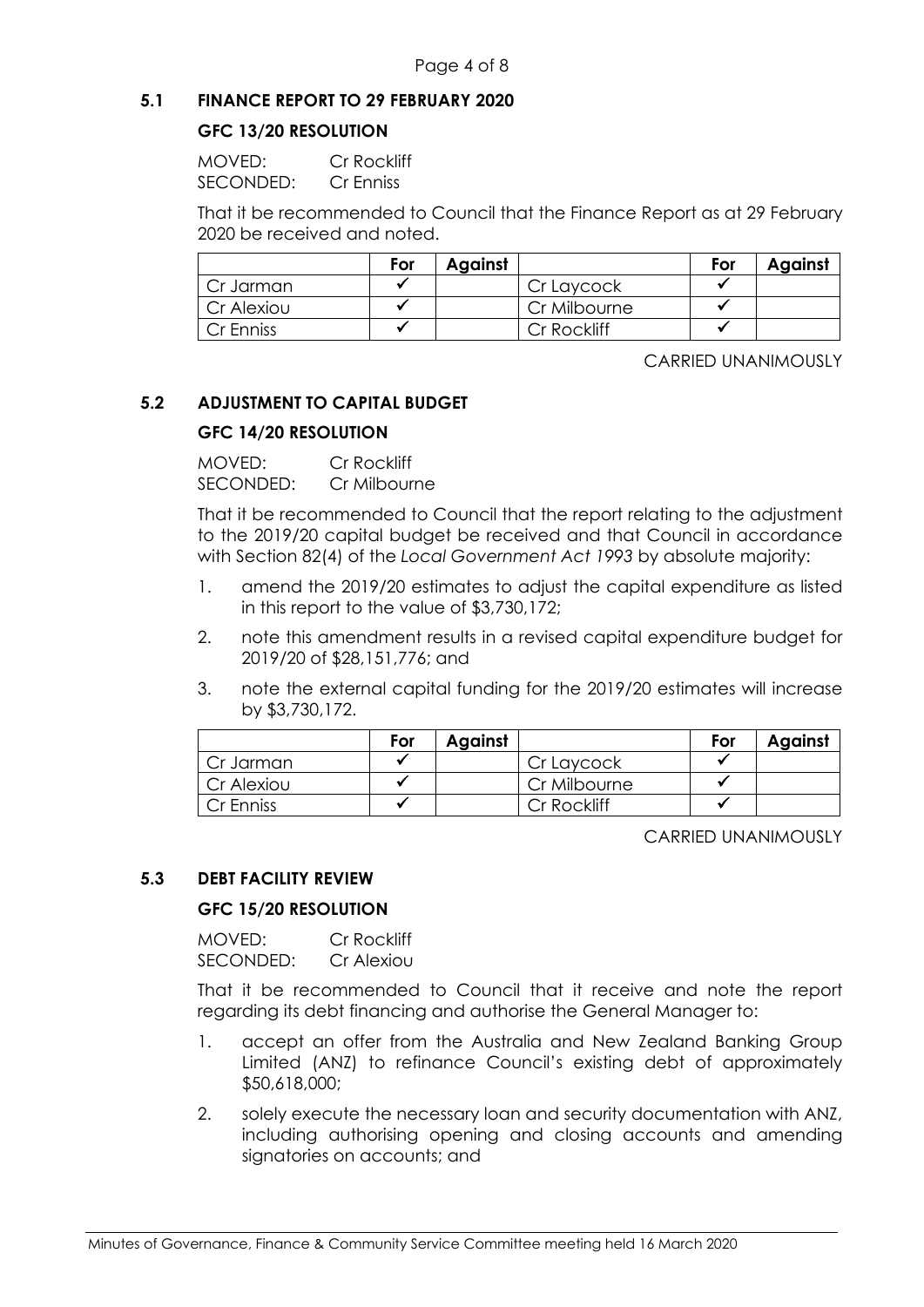### Page 5 of 8

3. determine and modify, as required, the mix of variable and fixed components of the total borrowings, based on anticipated business needs.

|            | For | Against |              | For | <b>Against</b> |
|------------|-----|---------|--------------|-----|----------------|
| Cr Jarman  |     |         | Cr Laycock   |     |                |
| Cr Alexiou |     |         | Cr Milbourne |     |                |
| Cr Enniss  |     |         | Cr Rockliff  |     |                |

CARRIED UNANIMOUSLY

### **6.0 COMMUNITY SERVICES REPORTS**

# **6.1 MINUTES OF COUNCIL'S SPECIAL INTEREST GROUPS AND ADVISORY BOARDS GFC 16/20 RESOLUTION**

MOVED: Cr Laycock SECONDED: Cr Enniss

That it be recommended to Council that the minutes of the Devonport Maritime and Heritage Special Interest Group, paranaple arts centre Special Advisory Committee and East Devonport Special Interest Group be received and noted.

|            | For | <b>Against</b> |              | For | Against |
|------------|-----|----------------|--------------|-----|---------|
| Cr Jarman  |     |                | Cr Laycock   |     |         |
| Cr Alexiou |     |                | Cr Milbourne |     |         |
| Cr Enniss  |     |                | Cr Rockliff  |     |         |

CARRIED UNANIMOUSLY

### **7.0 INFORMATION REPORTS**

### **7.1 COMMUNITY SERVICES REPORT - JANUARY AND FEBRUARY 2020**

### **GFC 17/20 RESOLUTION**

| MOVED:    | Cr Alexiou |
|-----------|------------|
| SECONDED: | Cr Laycock |

That it be recommended to Council that the Community Services report be received and noted.

|            | For | <b>Against</b> |              | For | <b>Against</b> |
|------------|-----|----------------|--------------|-----|----------------|
| Cr Jarman  |     |                | Cr Laycock   |     |                |
| Cr Alexiou |     |                | Cr Milbourne |     |                |
| Cr Enniss  |     |                | Cr Rockliff  |     |                |

CARRIED UNANIMOUSLY

# **7.2 ARTS AND CONVENTION REPORT - JANUARY AND FEBRUARY 2020 GFC 18/20 RESOLUTION**

MOVED: Cr Milbourne SECONDED: Cr Alexiou

That it be recommended to Council that the Arts and Convention report be received and noted.